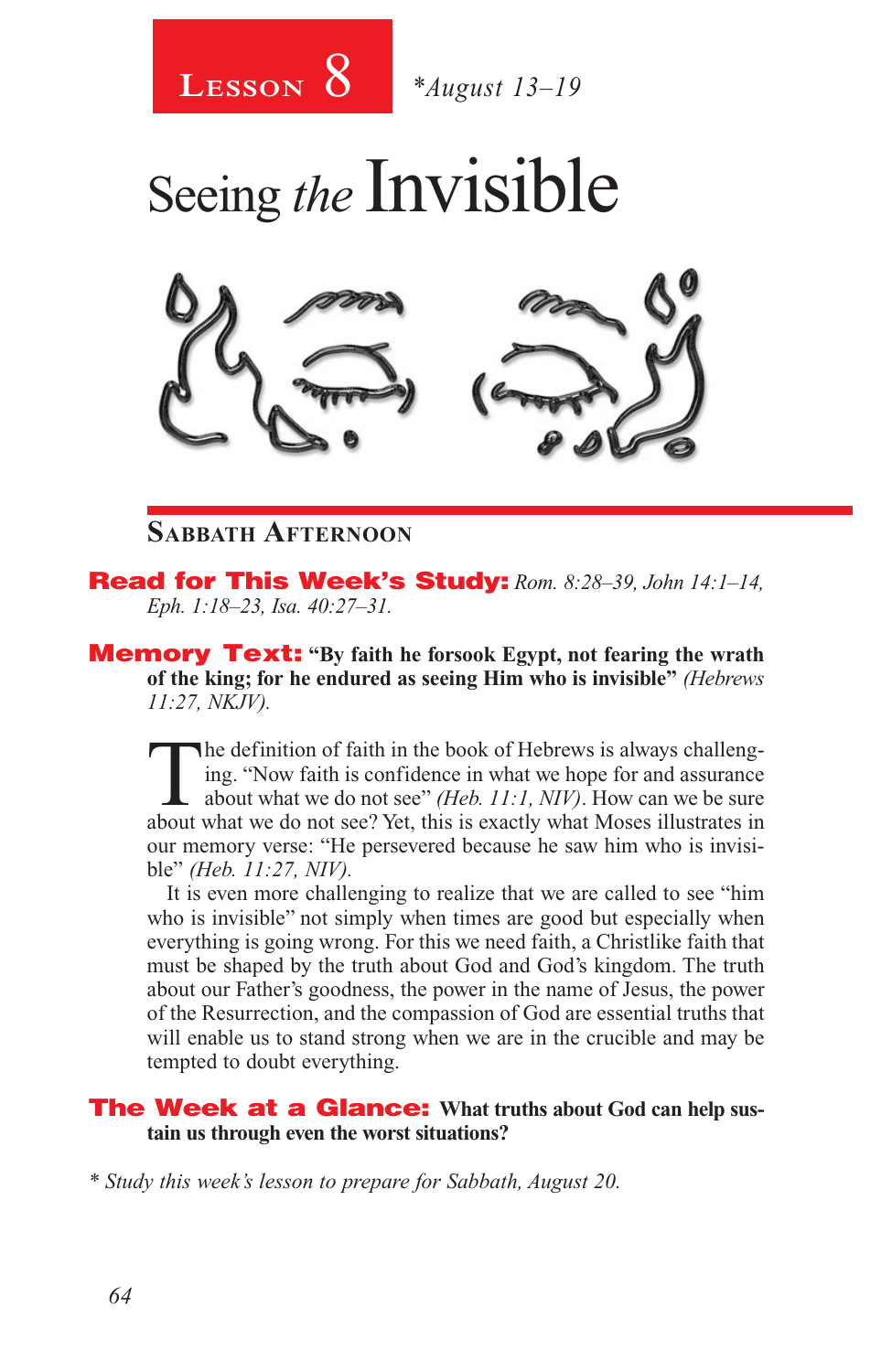**SUNDAY** August 14

#### **Our Father's Extravagance**

"If God really loved me, He would certainly do \_\_\_\_\_\_\_\_\_\_\_\_\_\_\_\_\_

for me!" I wonder how many times that thought has flickered through our minds. We look at our circumstances and then begin to wonder whether God really loves us, because if He really did, things would be different.

There are two rationales that often lead us to doubt God's goodness. First, when we have a burning desire in our hearts and minds for something that we believe is good, the idea that God might want something different for us may seem ridiculous. Second, we may doubt God's goodness because our experience clashes with what we believe. If something looks good or feels good or sounds good or tastes good, then it must be good. And so we get angry with God when we can't have it.

This is where faith comes into play. Faith comes into action precisely at those times we are tempted to doubt God and His goodness.

\_\_\_\_\_\_\_\_\_\_\_\_\_\_\_\_\_\_\_\_\_\_\_\_\_\_\_\_\_\_\_\_\_\_\_\_\_\_\_\_\_\_\_\_\_\_\_\_\_\_\_\_\_\_\_\_

\_\_\_\_\_\_\_\_\_\_\_\_\_\_\_\_\_\_\_\_\_\_\_\_\_\_\_\_\_\_\_\_\_\_\_\_\_\_\_\_\_\_\_\_\_\_\_\_\_\_\_\_\_\_\_\_

\_\_\_\_\_\_\_\_\_\_\_\_\_\_\_\_\_\_\_\_\_\_\_\_\_\_\_\_\_\_\_\_\_\_\_\_\_\_\_\_\_\_\_\_\_\_\_\_\_\_\_\_\_\_\_\_

Romans **8:28–39 is a powerful passage that describes the goodness of God toward us. What reasons can you find in the text that can guard our minds against doubting God's goodness?**

In Romans 8:32, there is an important piece of logic that is extremely helpful in guarding us from becoming overwhelmed by our circumstances. "If God didn't hesitate to put everything on the line for us, embracing our condition and exposing himself to the worst by sending his own Son, is there anything else he wouldn't gladly and freely do for us?" *(The Message)*. How could we possibly think that God would send Jesus to die for us and then turn mean and stingy?

This means that the truth of God's generosity to us, seen in the death of Christ, must have a stronger impact in our thinking than all of the doubts that the crucible may generate inside us.

**How is it possible for a truth (God's goodness) to have a more powerful effect on you than your doubts? Spend some time meditating on the truth that God has given Jesus to die in your place, and that this incredible generosity continues in a thousand different ways for you today. What does this do for your faith?**

 $\_$  , and the set of the set of the set of the set of the set of the set of the set of the set of the set of the set of the set of the set of the set of the set of the set of the set of the set of the set of the set of th \_\_\_\_\_\_\_\_\_\_\_\_\_\_\_\_\_\_\_\_\_\_\_\_\_\_\_\_\_\_\_\_\_\_\_\_\_\_\_\_\_\_\_\_\_\_\_\_\_\_\_\_\_\_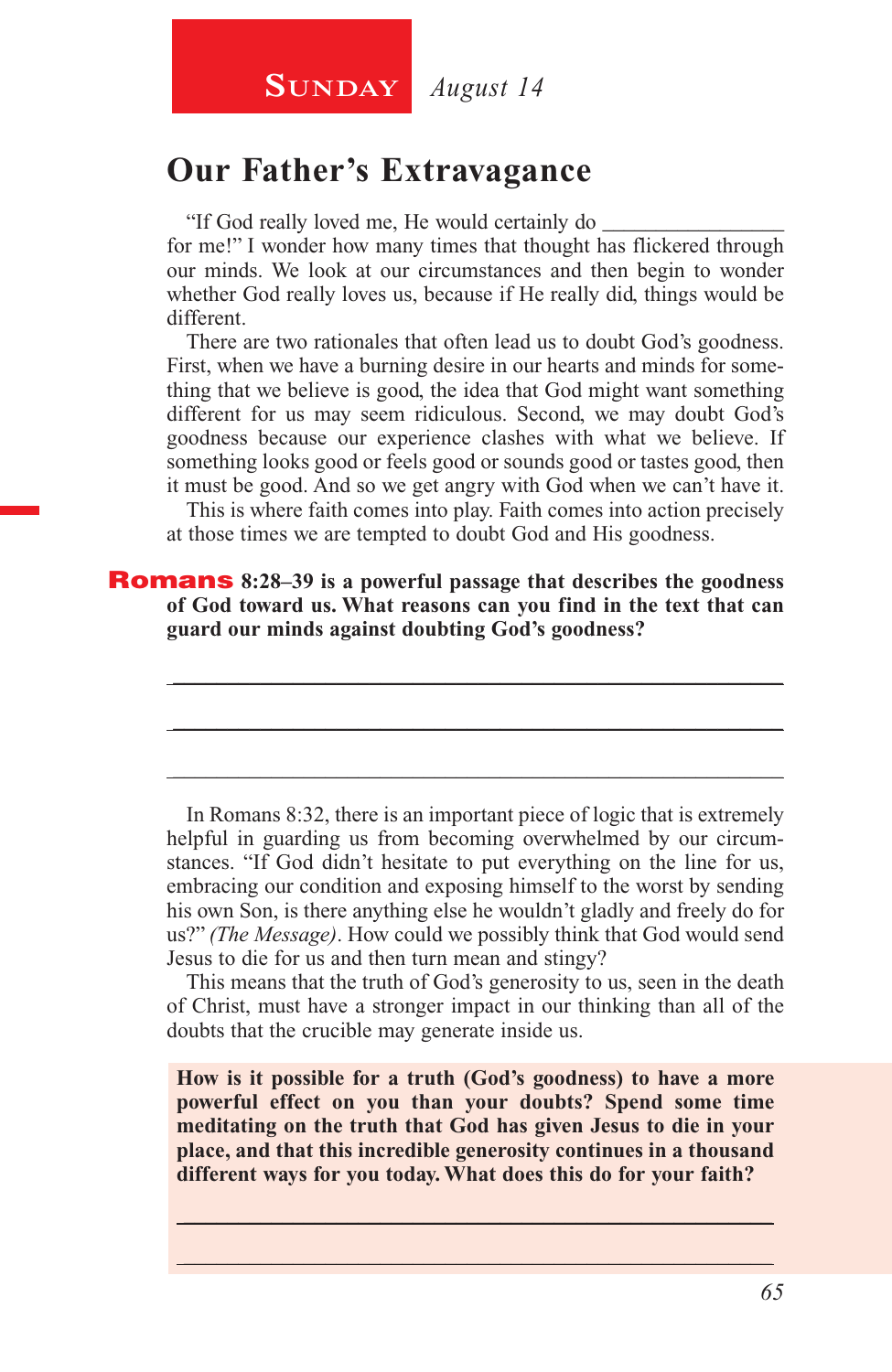# **In the Name of Jesus**

**" 'If you ask anything in My name, I will do it' "** *(John 14:14, NKJV).*

Jesus was not going to be with the disciples much longer. The One who had been their support and encouragement was going to heaven, and the disciples were beginning to feel confused and powerless. But though the disciples would not be able to see Him physically any longer, Jesus gave them a remarkable promise.

Read John 14:1–14. According to verses 13 and 14, Jesus promises to do for us "anything" that we ask in His name. Because of this, we almost always add on to the end of our prayers, "In Jesus' name, amen."

When **we say this, what do we normally think it means? What does Jesus mean when He encourages us to pray like this? What clues are there in these verses that help us to understand the point He's making?**

When our request is "in the name of Jesus," we can be certain that the whole machinery of heaven is at work on our behalf. We may not see the angels working all around us. But they are—sent from the throne of heaven in the name of Jesus, to fulfill our requests.

\_\_\_\_\_\_\_\_\_\_\_\_\_\_\_\_\_\_\_\_\_\_\_\_\_\_\_\_\_\_\_\_\_\_\_\_\_\_\_\_\_\_\_\_\_\_\_\_\_\_\_\_\_\_\_\_

\_\_\_\_\_\_\_\_\_\_\_\_\_\_\_\_\_\_\_\_\_\_\_\_\_\_\_\_\_\_\_\_\_\_\_\_\_\_\_\_\_\_\_\_\_\_\_\_\_\_\_\_\_\_\_\_

\_\_\_\_\_\_\_\_\_\_\_\_\_\_\_\_\_\_\_\_\_\_\_\_\_\_\_\_\_\_\_\_\_\_\_\_\_\_\_\_\_\_\_\_\_\_\_\_\_\_\_\_\_\_\_\_

Sometimes when we pray in the name of Jesus, we open our eyes and expect everything to be different around us—but it all looks the same. However, while the power of God may come with dramatic effect, as when Jesus calmed the storm, it also may come in quietness, unnoticed, as when the power of God sustained Jesus in Gethsemane. Something dramatic may not suddenly happen, but that doesn't mean that God is not at work for us.

**Read John 14:1–14 again. As you read, imagine that Jesus is talking directly to you, face-to-face. What hope and encouragement can you draw from these promises? At the same time, ask yourself, "What things in my life could be standing in the way of having these promises fulfilled for me? What changes must I purpose in my heart to make?"**

\_\_\_\_\_\_\_\_\_\_\_\_\_\_\_\_\_\_\_\_\_\_\_\_\_\_\_\_\_\_\_\_\_\_\_\_\_\_\_\_\_\_\_\_\_\_\_\_\_\_\_\_\_\_ \_\_\_\_\_\_\_\_\_\_\_\_\_\_\_\_\_\_\_\_\_\_\_\_\_\_\_\_\_\_\_\_\_\_\_\_\_\_\_\_\_\_\_\_\_\_\_\_\_\_\_\_\_\_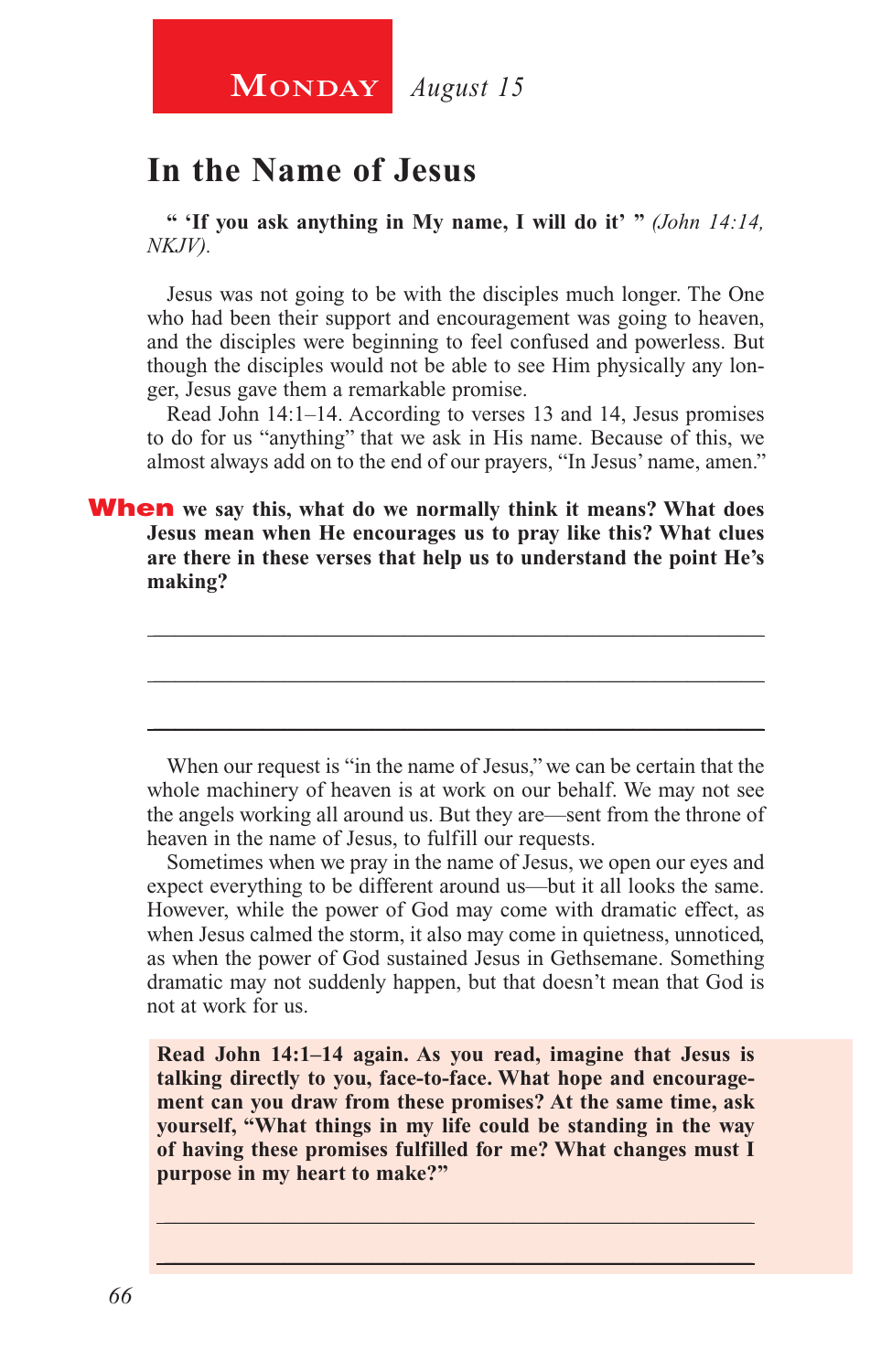# **The Power of the Resurrection**

The Resurrection addresses the problem of human powerlessness. When we think about the life, death, and resurrection of Jesus, we often think about how the death of Jesus was the event that made us legally right with God. And that, of course, is true.

However, the Resurrection adds a specific dimension to salvation. The resurrection of Jesus is meaningful not just because it shows us that one day we will be resurrected, as well. The Resurrection placed Jesus at the right hand of the Father in a position of power and authority. This Resurrection power is the same power that God makes available for us today!

#### **In** Ephesians 1:18–23, Paul talks about the power of God. What does this **text teach us about the power of the Resurrection? What hope and promises for yourself can you find in these verses?**

Paul is praying that the Ephesians understand a few things that can be understood properly only with divine help: (1) that there is the hope of transformation and an eternal future to which Jesus has called us and (2) that we understand the power that was manifested in our behalf.

\_\_\_\_\_\_\_\_\_\_\_\_\_\_\_\_\_\_\_\_\_\_\_\_\_\_\_\_\_\_\_\_\_\_\_\_\_\_\_\_\_\_\_\_\_\_\_\_\_\_\_\_\_\_\_\_

\_\_\_\_\_\_\_\_\_\_\_\_\_\_\_\_\_\_\_\_\_\_\_\_\_\_\_\_\_\_\_\_\_\_\_\_\_\_\_\_\_\_\_\_\_\_\_\_\_\_\_\_\_\_\_\_

\_\_\_\_\_\_\_\_\_\_\_\_\_\_\_\_\_\_\_\_\_\_\_\_\_\_\_\_\_\_\_\_\_\_\_\_\_\_\_\_\_\_\_\_\_\_\_\_\_\_\_\_\_\_\_\_

Paul then tries to describe how astonishing this power is. The power that is available to us today is the same power that resurrected Jesus not just out of the ground and back to life, but to the place of power at the Father's right hand.

But Paul doesn't stop there. The Resurrection didn't simply give Jesus just any sort of power. It gave Him the power to rule and provide every possible thing His people could ever need—for all eternity!

**Make a list of the areas in your life where you need the power of the resurrected Jesus. When you have finished, pray that this power will be applied to all these areas of need. At the same time, what can you do better? What choices can you make that can allow this power to work more freely in your life?**

\_\_\_\_\_\_\_\_\_\_\_\_\_\_\_\_\_\_\_\_\_\_\_\_\_\_\_\_\_\_\_\_\_\_\_\_\_\_\_\_\_\_\_\_\_\_\_\_\_\_\_\_\_\_ \_\_\_\_\_\_\_\_\_\_\_\_\_\_\_\_\_\_\_\_\_\_\_\_\_\_\_\_\_\_\_\_\_\_\_\_\_\_\_\_\_\_\_\_\_\_\_\_\_\_\_\_\_\_  $\_$  , and the set of the set of the set of the set of the set of the set of the set of the set of the set of the set of the set of the set of the set of the set of the set of the set of the set of the set of the set of th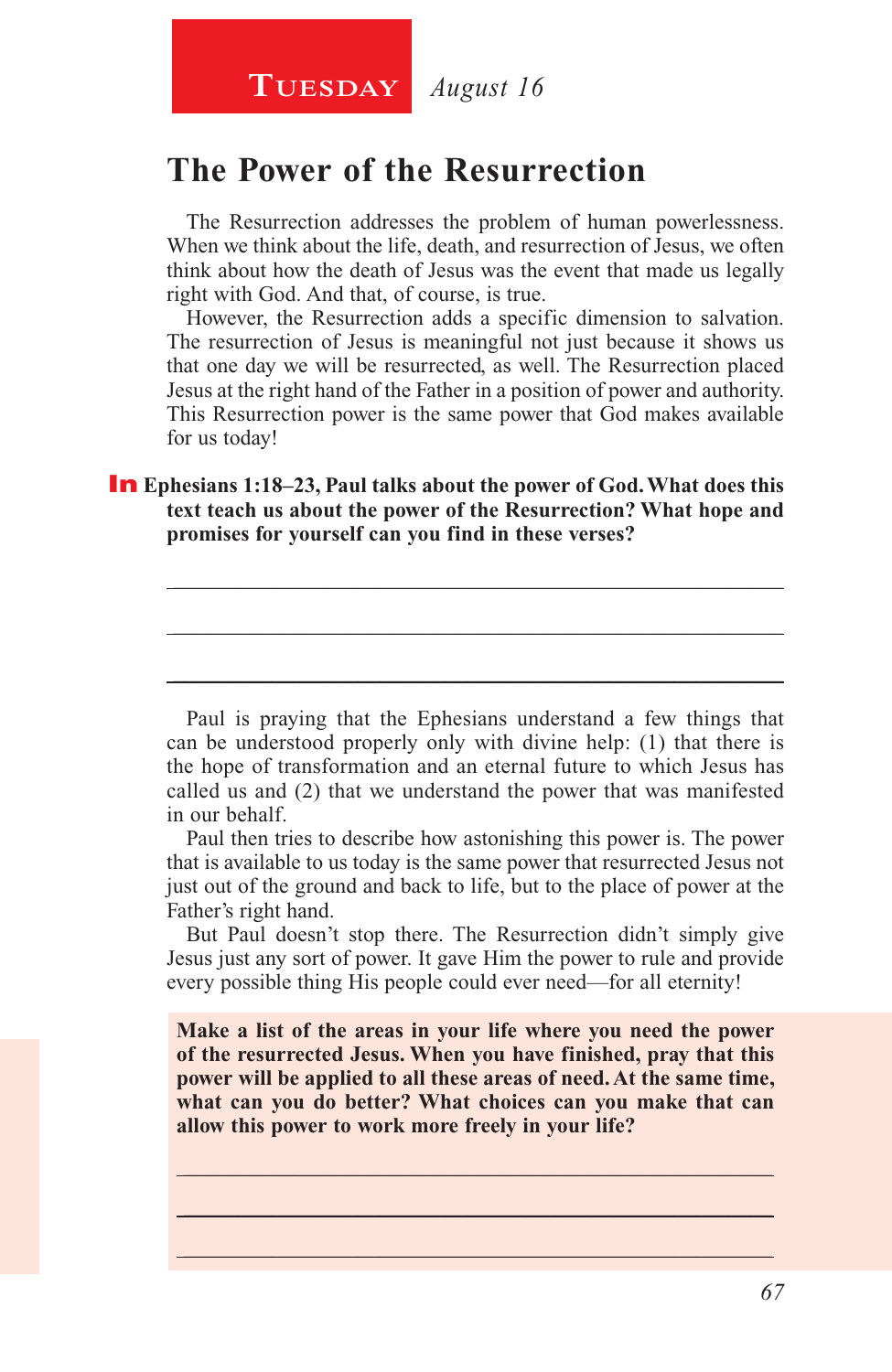**WEDNESDAY** August 17

## **To Carry All Our Worry**

There is a plaque that some people have in their homes that reads "Why pray when you can worry?" It makes us laugh because we know how often we worry rather than come to God and give Him our concerns.

Someone once said that when our life becomes all tied up, we should give it to God and let Him untie the knots. How God must long to do this for us. Yet, amazingly, we manage to hang on to our problems until we are about to snap. Why do we wait until we are desperate before we go to the Lord?

\_\_\_\_\_\_\_\_\_\_\_\_\_\_\_\_\_\_\_\_\_\_\_\_\_\_\_\_\_\_\_\_\_\_\_\_\_\_\_\_\_\_\_\_\_\_\_\_\_\_\_\_\_\_\_\_

\_\_\_\_\_\_\_\_\_\_\_\_\_\_\_\_\_\_\_\_\_\_\_\_\_\_\_\_\_\_\_\_\_\_\_\_\_\_\_\_\_\_\_\_\_\_\_\_\_\_\_\_\_\_\_\_

#### Read **1 Peter 5:7. Peter is quoting from Psalm 55:22. What's the basic message here for us?** *(See also Matt. 6:25–33.)*

It is a very simple text. There is no secret hidden in it, and it means exactly what it says. To cast means to do just that, to throw, to give away, so that what is causing the aching and the concern no longer has any connection to you. But, of course, our burdens are not thrown just anywhere. Our worry does not disappear into a void. It is given to our Father in heaven, who promises to sort it out. That's what Jesus is telling us in the verses in Matthew. The problem in doing this is not that it's hard; rather, it's that it just seems too easy, too good to be true.

Anxiety is caused by all sorts of things. It could be due to pressure from work, unexpected criticism, feeling that we are unwanted or unloved, health or financial worries, feeling that we are not good enough for God, or believing that we are not forgiven.

Whatever the reasons are, one reason we hang on to our problems is that we think we can sort them out better than anyone else can. But Peter urges us to reconsider any such idea. The reason we don't have to worry is that God cares. But does God still care enough to intervene when a divorce is looming or we feel totally useless? The Bible says that He cares enough to transform any situation.

**What are things that cause you worry now? However legitimate they are, however troublesome they are, is there anything too hard for the Lord? Maybe our biggest problem is that even though we believe that God knows about it and can fix it, we don't believe that He will resolve it the way we would like it resolved. Dwell on that last point and ask yourself how true it is in your own life.** 

\_\_\_\_\_\_\_\_\_\_\_\_\_\_\_\_\_\_\_\_\_\_\_\_\_\_\_\_\_\_\_\_\_\_\_\_\_\_\_\_\_\_\_\_\_\_\_\_\_\_\_\_\_\_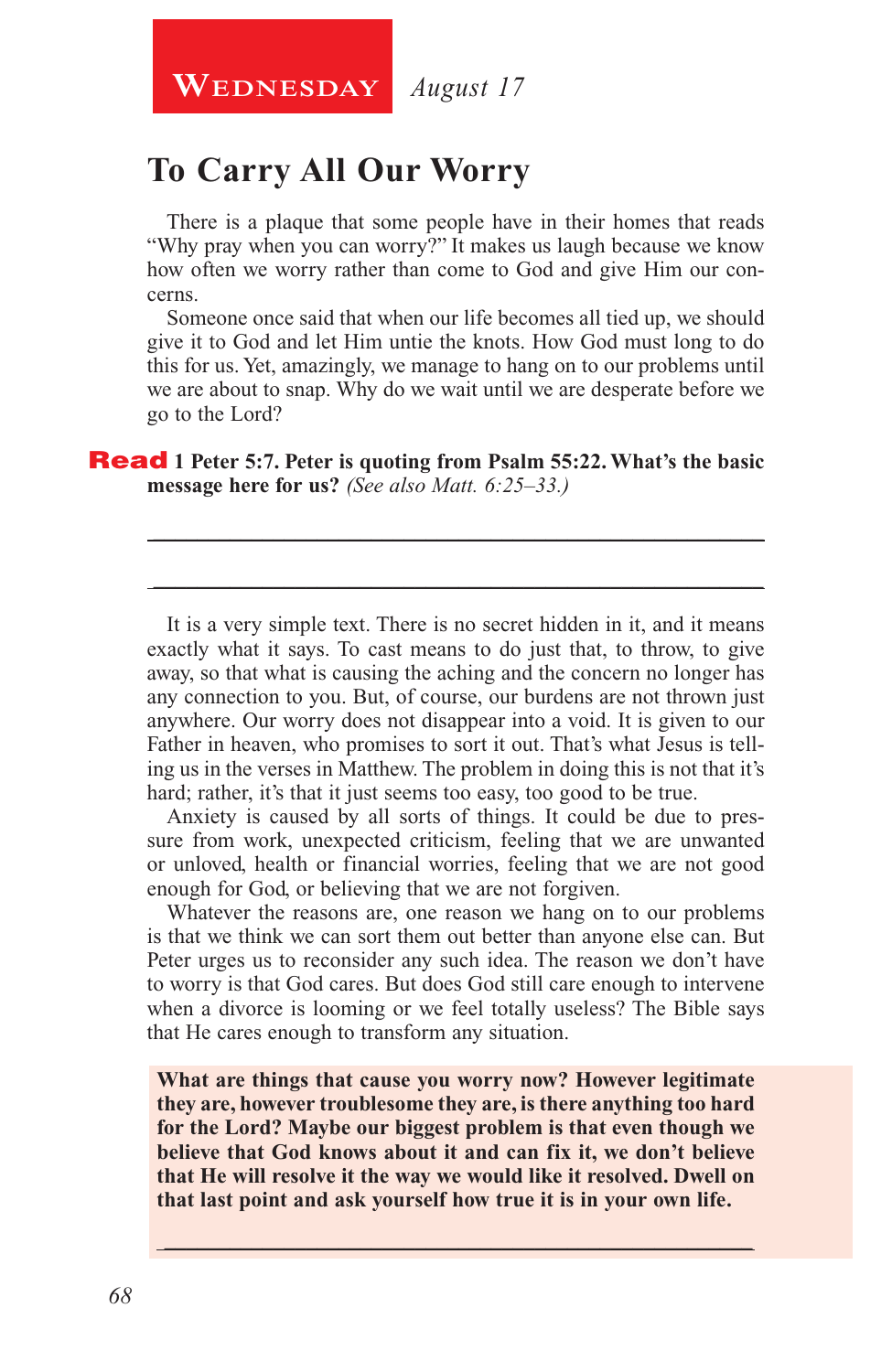#### **Thursday** *August 18*

### **Still Faithful When God Cannot Be Seen**

To think that no one cares about what is happening to us is very unpleasant. But to think that God does not know or care about us can be most distressing.

To the Judaeans exiled in Babylon, God did not seem to care much about their situation. They were still exiled, still feeling abandoned by God because of their sin. But Isaiah speaks words of comfort to them. Isaiah 40 is a beautiful passage in which Isaiah speaks so tenderly to the people about their God: "He tends his flock like a shepherd: he gathers the lambs in his arms and carries them close to his heart; he gently leads those that have young" *(Isa. 40:11, NIV)*. But after so long, the exiles were thinking, *Where are You, O Lord? We can't see any evidence that You are still there—or care!*

Read **Isaiah 40:27–31. In what ways does Isaiah describe God? How is this description of God meant to answer their belief that " 'my way**  is hidden from the Lord; my cause is disregarded by my God' " (Isa. *40:27, NIV)***?**

\_\_\_\_\_\_\_\_\_\_\_\_\_\_\_\_\_\_\_\_\_\_\_\_\_\_\_\_\_\_\_\_\_\_\_\_\_\_\_\_\_\_\_\_\_\_\_\_\_\_\_\_\_\_\_\_

\_\_\_\_\_\_\_\_\_\_\_\_\_\_\_\_\_\_\_\_\_\_\_\_\_\_\_\_\_\_\_\_\_\_\_\_\_\_\_\_\_\_\_\_\_\_\_\_\_\_\_\_\_\_\_\_

\_\_\_\_\_\_\_\_\_\_\_\_\_\_\_\_\_\_\_\_\_\_\_\_\_\_\_\_\_\_\_\_\_\_\_\_\_\_\_\_\_\_\_\_\_\_\_\_\_\_\_\_\_\_\_\_

Another group of people who might have considered that their way was hidden from God is found in the book of Esther. In this book, God is not mentioned even once. However, the whole story is an unfolding drama of God's intervention to save His people from an irrevocable law to have them destroyed. Not only does this story describe events of the past, but it also symbolizes a time in the future when God's people will again be persecuted and a law again will be introduced for their destruction *(Rev. 13:15)*. Can you imagine how easy it would be to conclude that if such terrible circumstances existed, God must surely have deserted His people? But we are not to fear. The same God who saved His chosen ones in the story of Esther will save them again in the final crisis.

**We have read how Isaiah described God to the exiles. How would you describe God to people who felt that God had disappeared and had abandoned them? How would you teach them to see through the eyes of faith and not be dependent on what they see around them with their human eyes?**

 $\_$  , and the set of the set of the set of the set of the set of the set of the set of the set of the set of the set of the set of the set of the set of the set of the set of the set of the set of the set of the set of th  $\_$  , and the set of the set of the set of the set of the set of the set of the set of the set of the set of the set of the set of the set of the set of the set of the set of the set of the set of the set of the set of th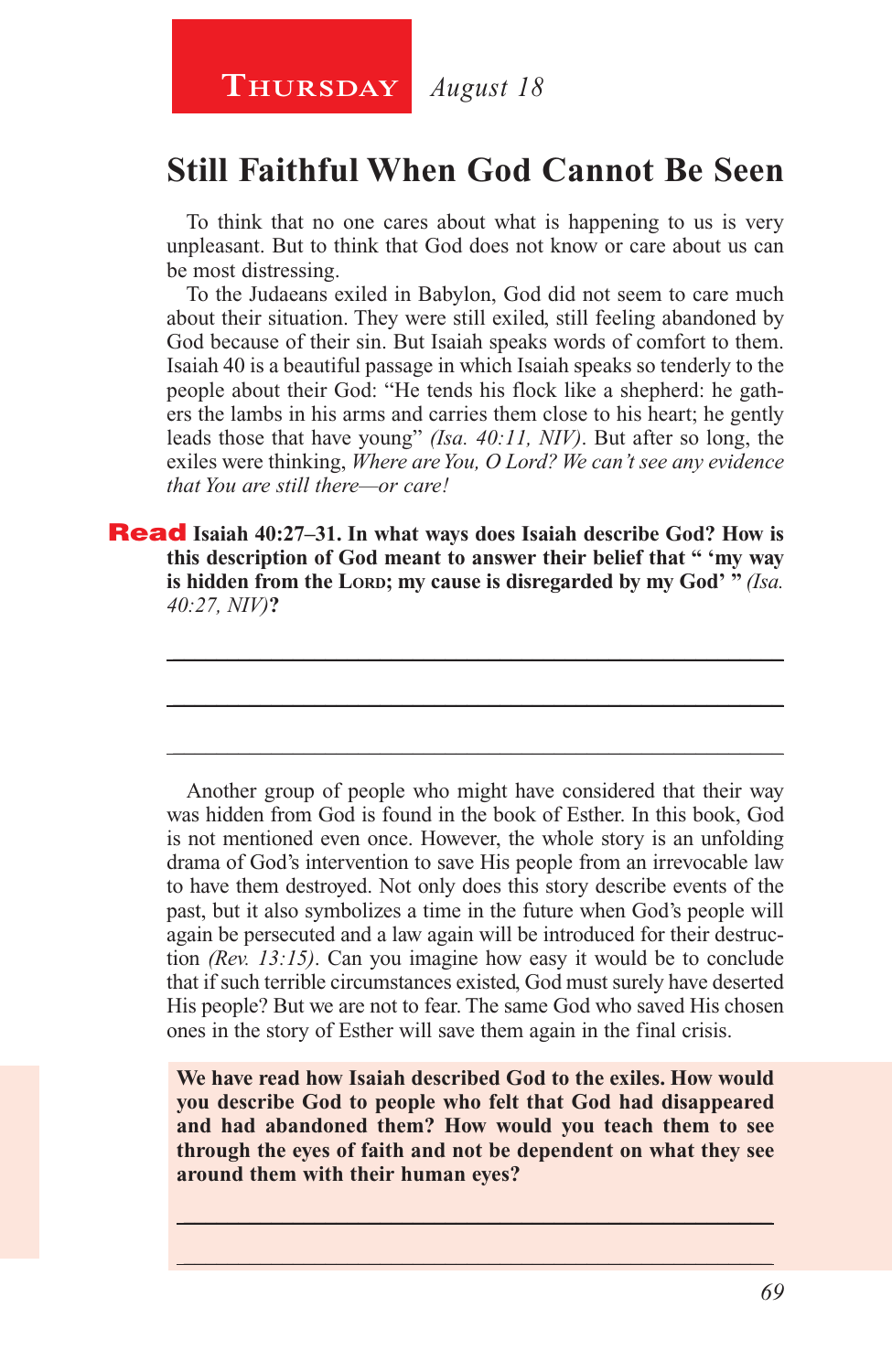$\begin{array}{|c|c|c|}\n \hline\n \textbf{FRIDAY} & \textit{August 19}\n \hline\n \end{array}$ 

**Further Study:** Read Ellen G. White, "In the Days of Queen Esther," pp. 598–606, in *Prophets and Kings*.

"Has not God said He would give the Holy Spirit to them that ask Him? And is not this Spirit a real, true actual guide? Some men seem afraid to take God at His word, as though it would be presumption in them. They pray for the Lord to teach us and yet are afraid to credit the pledged word of God and believe we have been taught of Him. So long as we come to our heavenly Father humbly and with a spirit to be taught, willing and anxious to learn, why should we doubt God's fulfillment of His own promise? You must not for a moment doubt Him and dishonor Him thereby. When you have sought to know His will, your part in the operation with God is to believe that you will be led and guided and blessed in the doing of His will. We may mistrust ourselves lest we misinterpret His teachings, but make even this a subject of prayer, and trust Him, still trust Him to the uttermost, that His Holy Spirit will lead you to interpret aright His plans and the working of His providence."—Ellen G. White, *Manuscript Releases*, vol. 6, p. 225.

"Faith grows strong by coming in conflict with doubts and opposing influences. The experience gained in these trials is of more value than the most costly jewels."—Ellen G. White, *Testimonies for the Church*, vol. 3, p. 555.

#### Discussion Questions:

 **As a class, talk about the kinds of things we believe in that we do not see, things that we know are real yet are beyond our sight. How can this help us understand what it means to see "Him who is invisible"?**

**2** Discuss the final question found at the end of Wednesday's **study. How often do we find ourselves in that situation? What can we do that will better enable us to trust that the Lord's way is the best, even if it's not what we want?**

**B** If "faith grows strong by coming in conflict with doubts and **opposing influences" and this leads to something extremely valuable, "of more value than the most costly jewels," how should this shape the way we look at such conflicts?**

 $\bullet$  Most of us have seen people, even fellow Christians, in situa**tions in which, at least from our perspective, the outcome was horrible. The worst thing we imagined happened, despite the prayers and best efforts. How do we understand this in light of what we have been studying?**